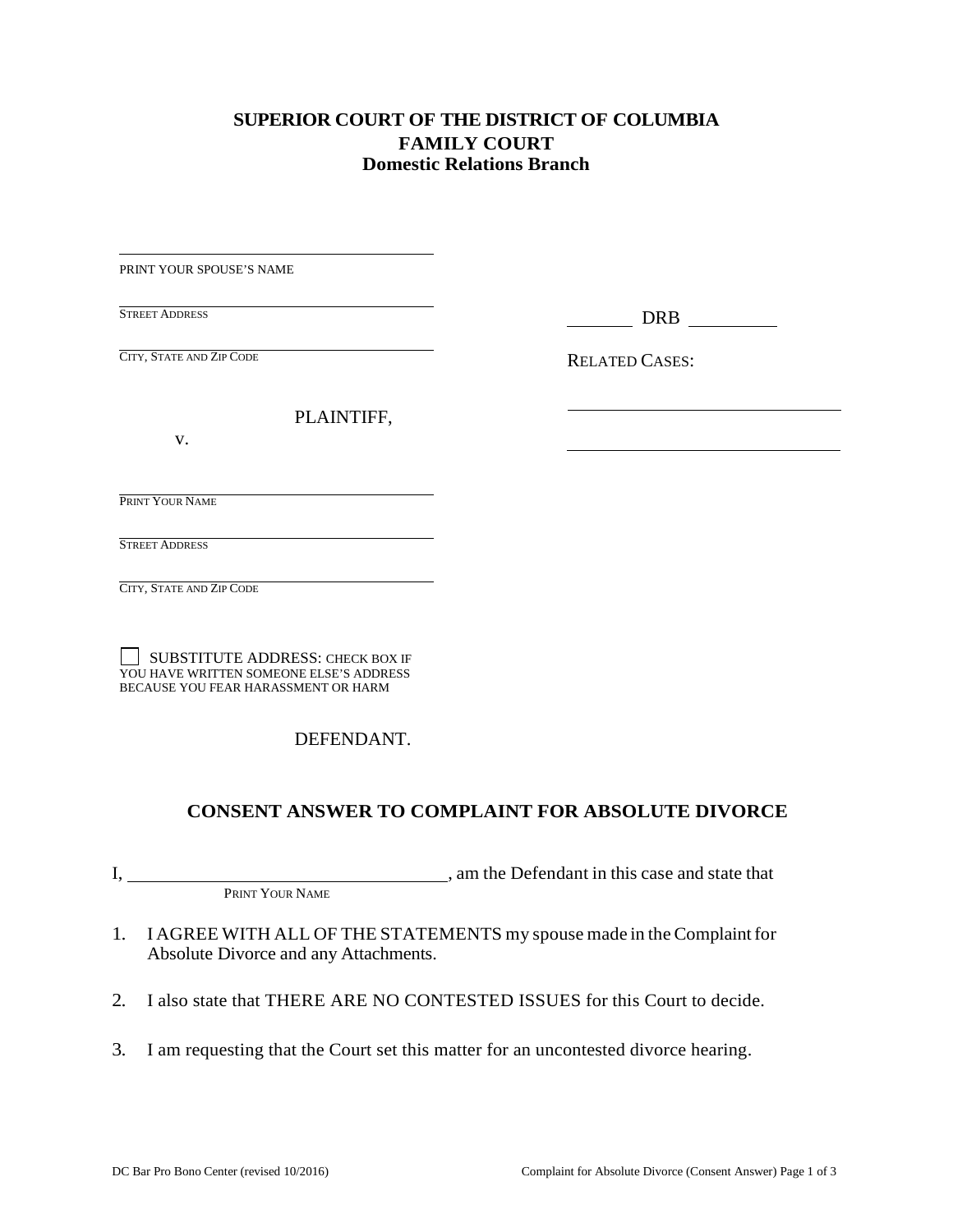4.  $\Box$  I changed my name when I married my spouse and I now wish to return to my birth name or another legal name I used before my marriage. I have no illegal or fraudulent name or another legal name I used before my marriage. I have no illegal or fraudulent reason for making this request. The former name I want restored is:

PRINT NAME YOU WOULD LIKE THE COURT TO RESTORE

### **Request for Relief**

### **I RESPECTFULLY REQUEST that the Court:** [CHECK ALL THAT APPLY]

Grant Plaintiff's Complaint for Absolute Divorce.

Restore me to my former name.

#### **I ALSO REQUEST that the Court award any other relief it considers fair and proper.**

[CHECK ONE]

.<br>□<br>tori territory involving the same claim or subject matter as this case. I *do not* know of any proceedings in the District of Columbia or in any state or

 same claim or subject matter as this case, as listed on the first page of this Consent Answer ("Related  $\Box$  I *do* know of proceedings in the District of Columbia or in any state or territory involving the same claim or subject matter as this case, as listed on the first page of this Consent Answer ("Pel-Cases").